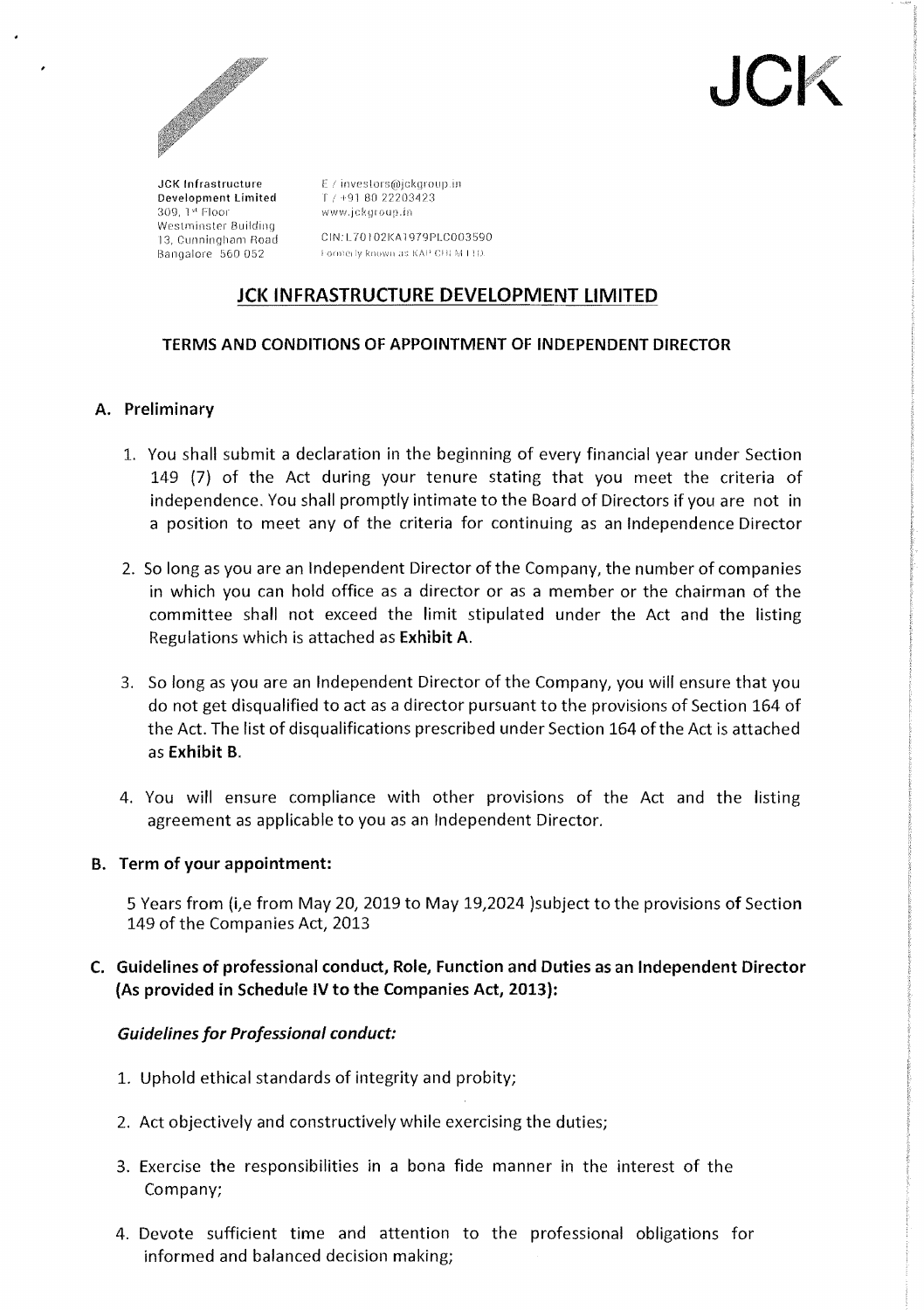- 5. Not do anything that will influence the exercise of your objective independent judgment in the paramount interest of the Company as a whole;
- 6. Not abuse the position to the detriment of the Company or its shareholders or for the purpose of gaining direct or indirect personal advantage or advantage for any associated person;
- 7. Refrain from any action that would lead to loss of your independence;
- 8. Where circumstances arise which make you lose your independence, you shall immediately inform the Board accordingly;
- 9. Assist the Company in implementing the best corporate governance practices.

#### *Role and functions:*

- 1. Assist in bringing an independent judgment to bear on the Board's deliberations especially on issues of strategy, performance, risk management, resources, key appointments and standards of conduct.
- 2. Bring an objective view in the evaluation of the performance of Board and management.
- 3. Scrutinize the performance of management in meeting agreed goals and objectives and monitor the reporting of performance.
- 4. Satisfy on the integrity of financial information and also satisfy that the financial controls and systems of risk management are robust and defensible.
- 5. Safeguard the interests of all stakeholders, particularly the minority shareholders.
- 6. Balance the conflicting interests of the stakeholders.
- 7. Determine appropriate levels of remuneration of executive directors, key managerial personnel and senior management and have a prime role in appointing and where necessary recommend removal of executive directors, key managerial personnel and senior management.
- 8. Moderate and arbitrate in the interest of the Company as a whole, in Situations of conflict between management and shareholders' interest.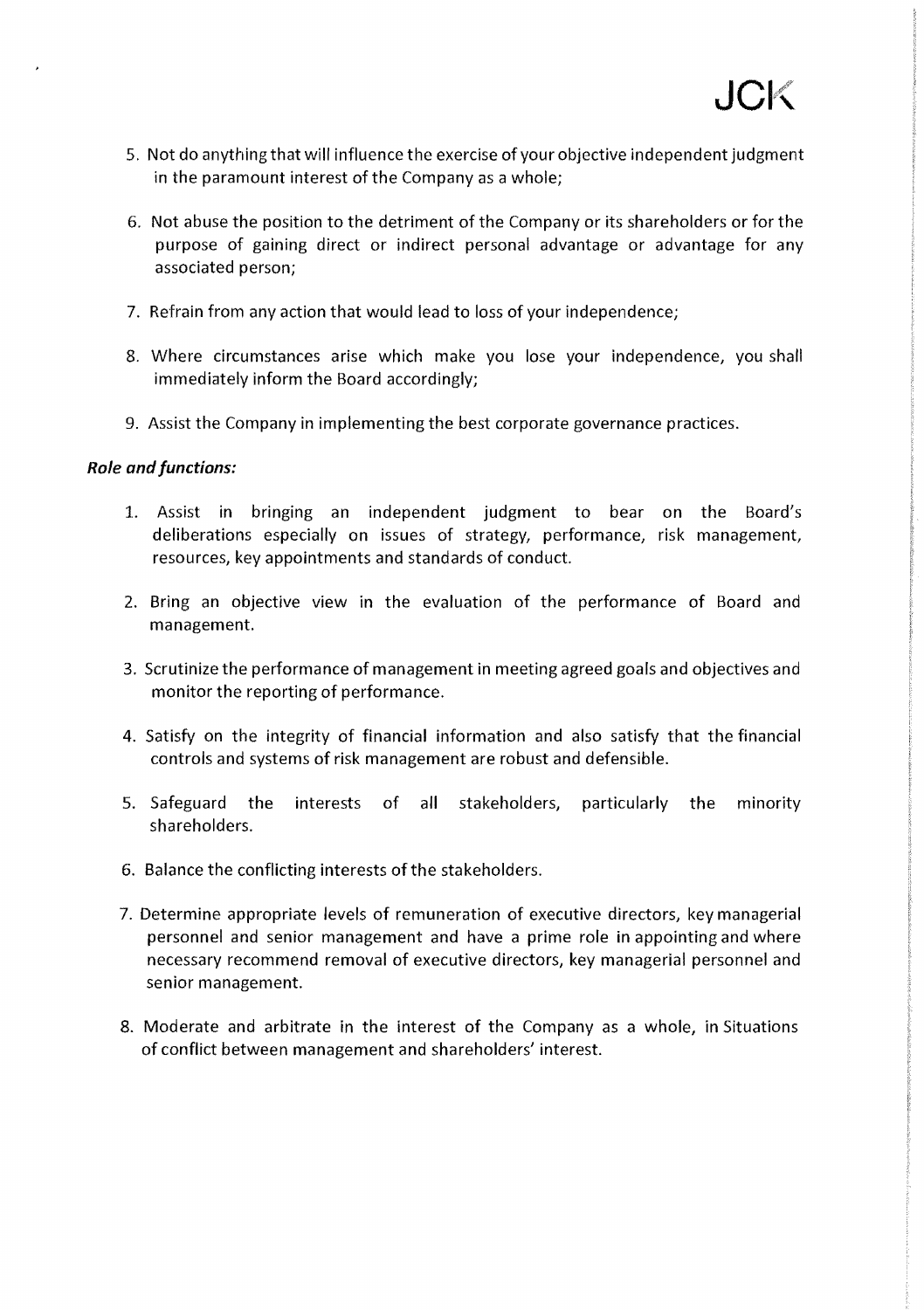#### Duties:

- 1. Undertake appropriate induction and regularly update and refresh the skills, knowledge and familiarity with the Company.
- 2. Seek appropriate clarification or amplification of information and, where necessary, take and follow appropriate professional advice and opinion of outside experts at the expense of the Company.
- 3. Strive to attend all meetings of the Board including a separate meeting of the Independent Directors and of the Board committees of which you are a member.
- 4. Participate constructively and actively in the committees of the Board in which you are a chairperson or a member.
- 5. Strive to attend the general meetings of the Company.
- 6. Where you have concerns about the running of the Company or a proposed action, ensure that these are addressed by the Board and, to the extent that they are not resolved, insist that your concerns are recorded in the minutes of the Board meeting.
- 7. Keep yourself well informed about the Company and the external environment in which it operates.
- 8. Not to unfairly obstruct the functioning of an otherwise proper Board or committee of the Board.
- 9. Pay sufficient attention and ensure that adequate deliberations are held before approving related party transactions and assure yourself that the same are in the interest of the Company.
- 10. Ascertain and ensure that the Company has an adequate and functional vigil mechanism and to ensure that the interests of a person who uses such mechanism are not prejudicially affected on account of such use.
- 11. Report concerns about unethical behavior, actual or suspected fraud or violation of the Company's code of conduct or ethics policy.
- 12. Acting within your authority, assist in protecting the legitimate interests of the Company, shareholders and its employees.
- 13. Not disclose confidential information, including commercial secrets, technologies, advertising and sales promotion plans, unpublished price sensitive information or any other inside information of clients which have been deliberated at the board/committee meeting, unless such disclosure is expressly approved by the Board or required by law.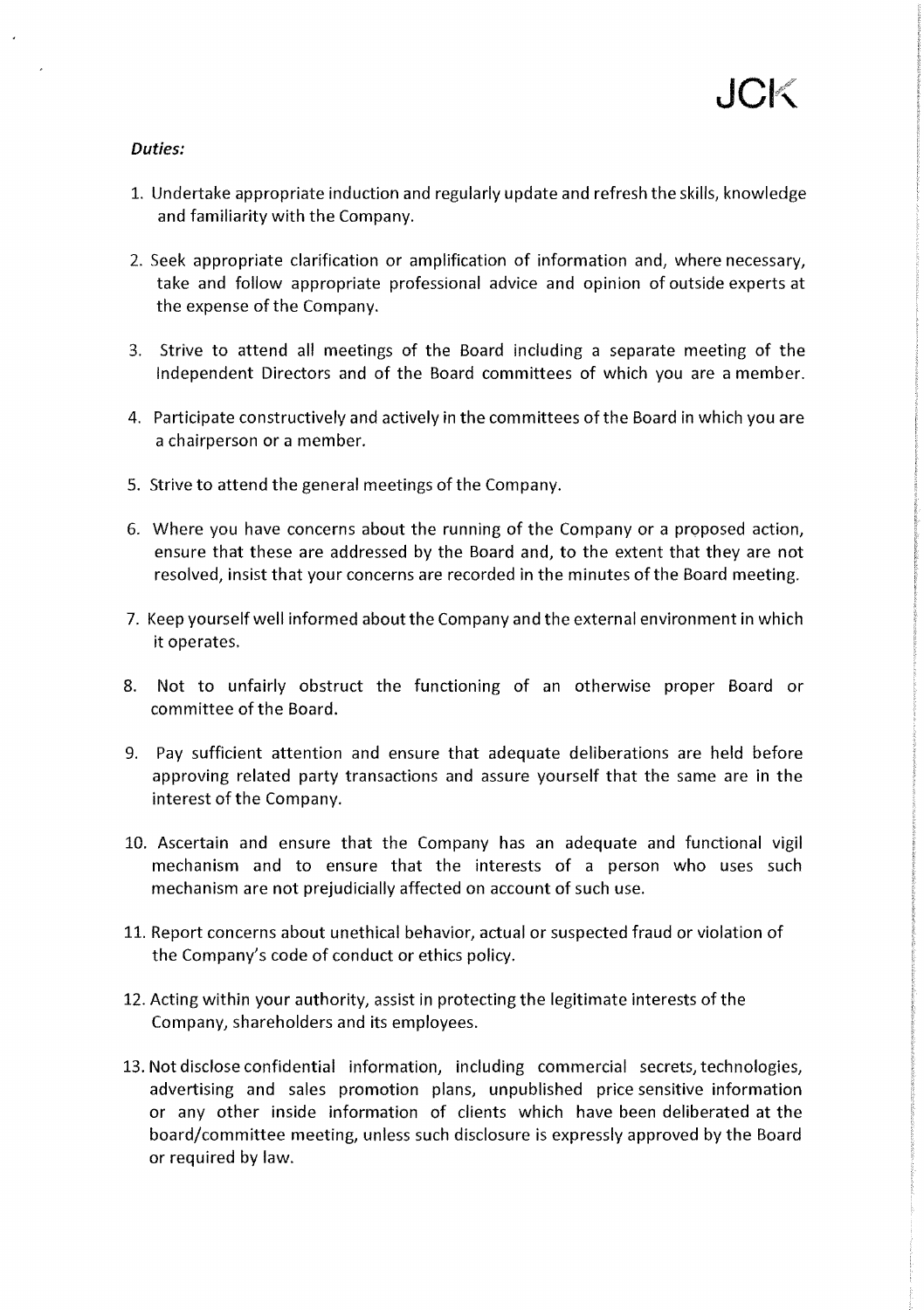#### D. Fiduciary duties:

As an Independent Director, you have certain fiduciary duties towards the stakeholders of the Company. The particulars of your fiduciary duties and liabilities in accordance with the provisions of the Act are given below:

- 1. You shall act in accordance with the Articles of Association of the Company.
- 2. You shall act in good faith in order to promote the objects of the Company for the benefit of its members as a whole, and in the best interests of the Company, its employees, the community and for the protection of environment.
- 3. You shall exercise your duties with due and reasonable care, skill and diligence and also exercise independent judgment.
- 4. You shall not be involved in a situation in which you may have a direct or indirect interest that conflicts, or possibly may conflict, with the interests of the Company.
- 5. You shall not achieve or attempt to achieve any undue gain or advantage either to yourself or to your relatives, partners, or associates.
- 6. You shall not assign your office and any assignment so made shall be void.

#### E. Training:

You are familiar with the business and affairs of the Company, growth plans, the peculiarities of the industry in which the Company operates its goals and expectations and long term plans and objectives. The Company can, from time to time, organize training programs to keep you updated about the new developments in respect of the industry in which the Company operates.

#### F. Performance Evaluation:

Your performance evaluation as Independent Director shall be done by the entire Board of Directors (excluding yourself). Your reappointment or extension of term, if any, shall be on the basis of the report of performance evaluation by the Board of Directors.

#### G. List of actions not to be done while discharging your functions:

The illustrative list of actions as specified under the Act which should not be performed by you as an Independent Director while discharging your functions as such in the Company is given below:

- 1. Not to unfairly obstruct the functioning of an otherwise proper Board or Committee of the Board;
- 2. Not enter into insider trading of securities of the Company.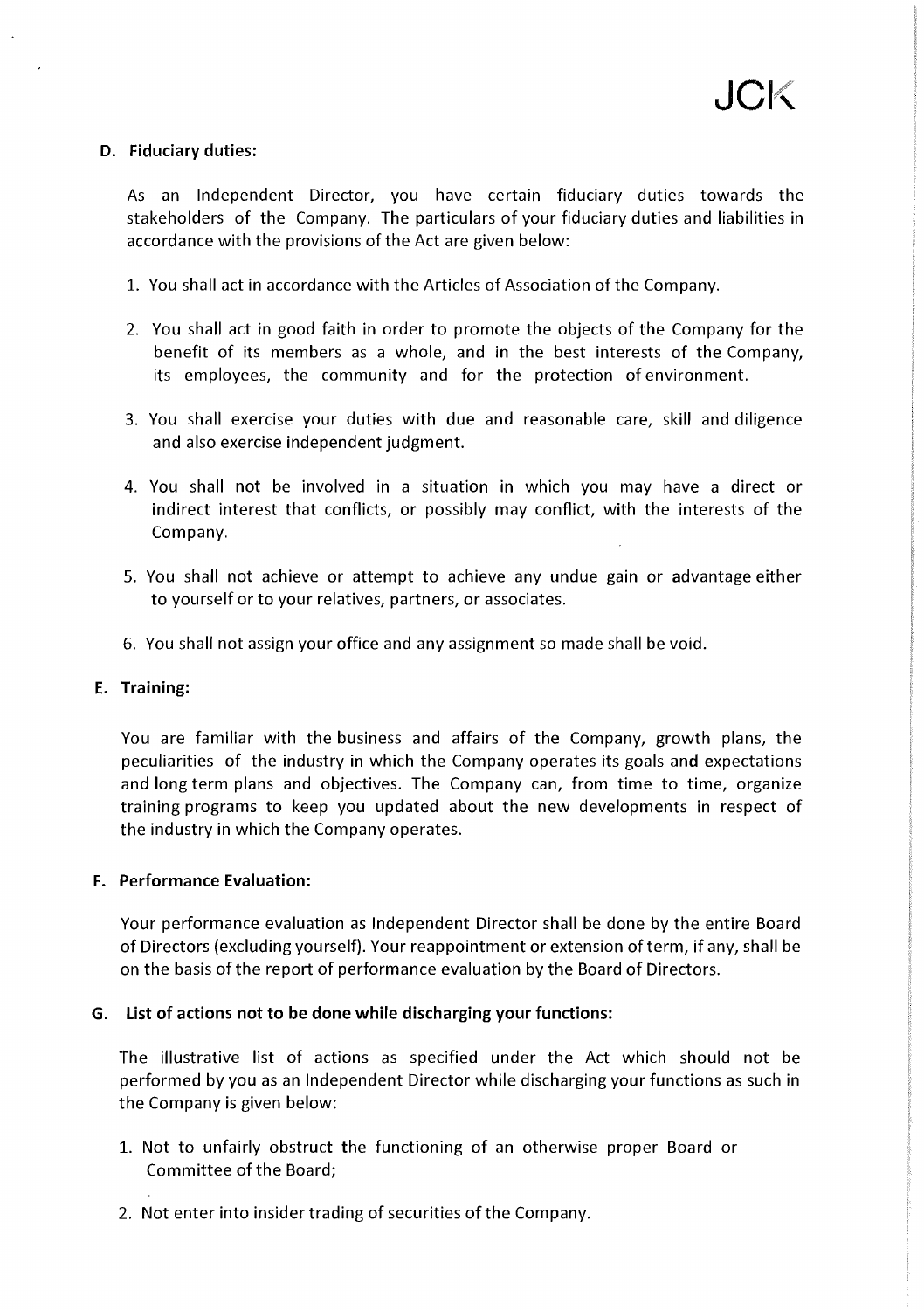- 3. Not do anything which will lead to having an actual or potential conflict of interest with the Company. In case, such situation arises, you shall discuss the matter with the Chairman or the Company Secretary immediately.
- 4. Not achieve or attempt to achieve any undue gain or advantage for yourself or for your relatives, partners, or associates.

#### **H. Miscellaneous:**

You will have access to confidential information, whether or not the information is marked or designated as "confidential" or "proprietary", relating to the Company and its business including legal, financial, technical, commercial, marketing and business related records, data, documents, reports, etc., client information, intellectual property rights (including trade secrets), ("Confidential Information").

You shall use reasonable efforts to keep confidential and to not disclose to any third party, such Confidential Information.

If any Confidential Information is required to be disclosed by you in response to any summons or in connection with any litigation, or in order to comply with any applicable law, order, regulation or ruling, then any such disclosure should be, to the extent possible, with the prior consent of the Board.

**For JCK Infrastructure Development Limited** 

Magn

**Krishan Kapur Managing Director**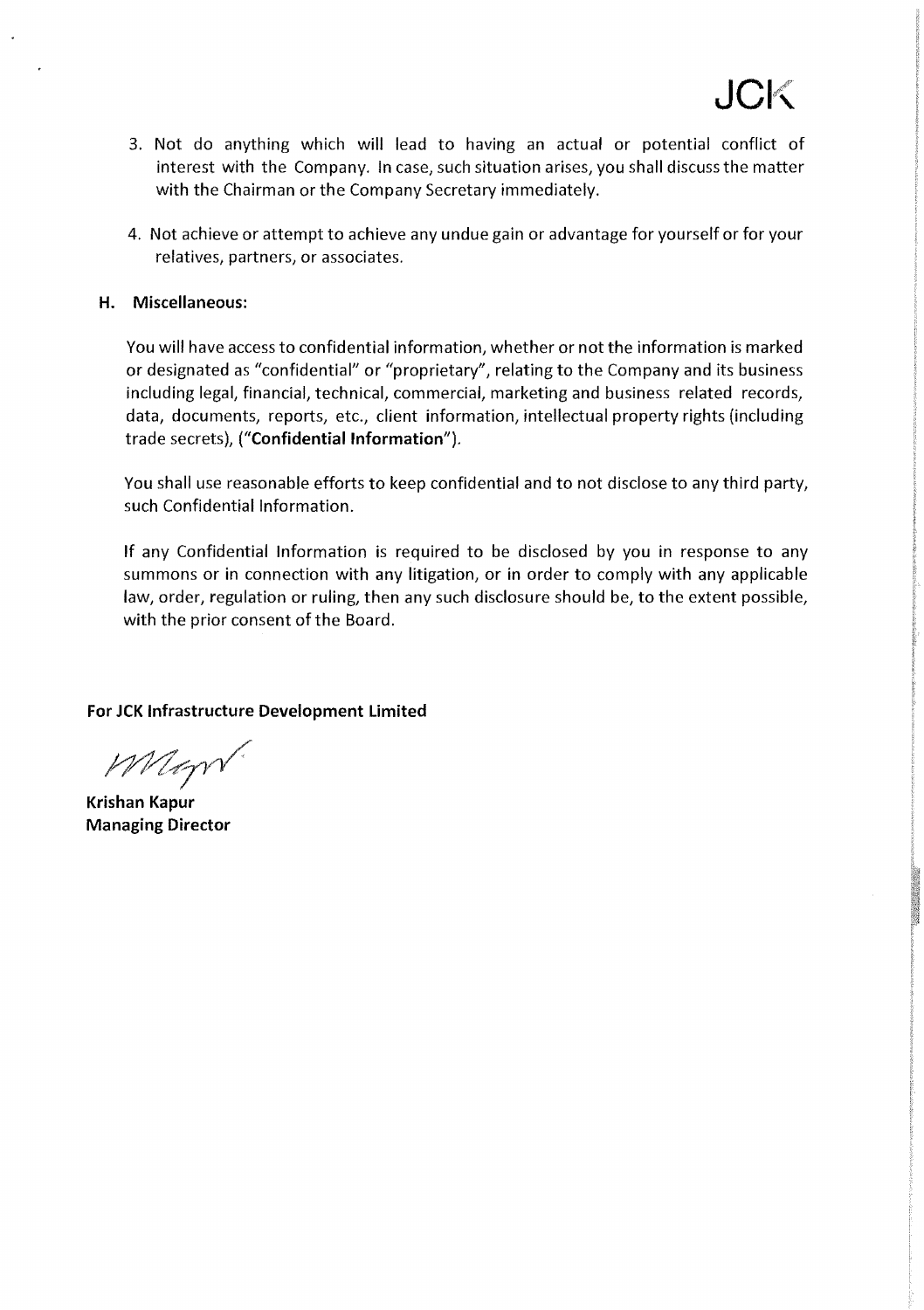# $\mathbf{L}$

## Exhibit A

# Limits on number of Directorships as prescribed under Section 165 of Companies Act, 2013

A person cannot hold office as a director (including) alternate directorship:

- In more than 20 companies (including both private and public companies) at same time.
- Maximum number of public companies (including private company which is a subsidiary or holding company of a public company) shall not exceed 10.

For reckoning the limit of directorships of 20 companies, the directorship in a dormant company shall not be included

#### Limits on number of Directorships as prescribed under Listing Regulations

A person can act as an Independent Director of only 7 listed companies.

If any person is serving as a whole time director of any listed company, he can act as an Independent Director of only 3 listed companies.

An independent director can be a member of maximum 10 Board committees or act as Chairman of maximum 5 Board committees across all companies in which he is a director.

For the purpose of reckoning the limit, only Chairmanship / membership of the Audit Committee and the Stakeholders' Relationship Committee shall be considered.